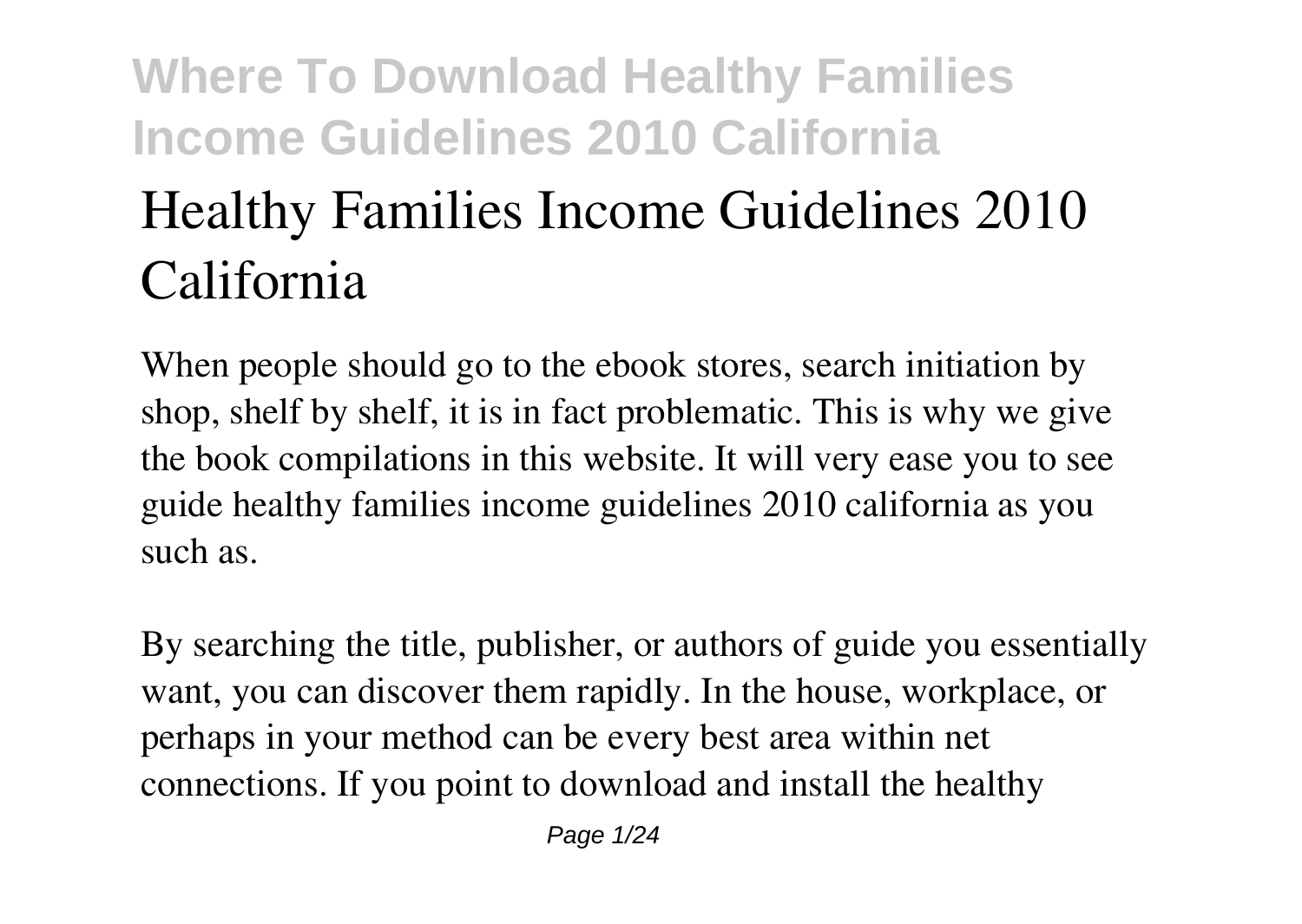families income guidelines 2010 california, it is enormously easy then, past currently we extend the associate to buy and make bargains to download and install healthy families income guidelines 2010 california so simple!

Healthy Families Home Visitation Completion video Coronavirus Is Our Future | Alanna Shaikh | TEDxSMU **America's Book of Secrets: Indestructible Presidential Transports (S1, E7) | Full Episode | History Michael Pollan - Food Rules for Healthy People and Planet**

Elmo Writes a Story | Sesame Street Full Episode*Listening to shame | Brené Brown Joe Rogan Experience #1080 - David Goggins* IF YOU Want To Live Longer WATCH THIS (How To Age In Reverse)| David Sinclair \u0026 Lewis Howes *How Your* Page 2/24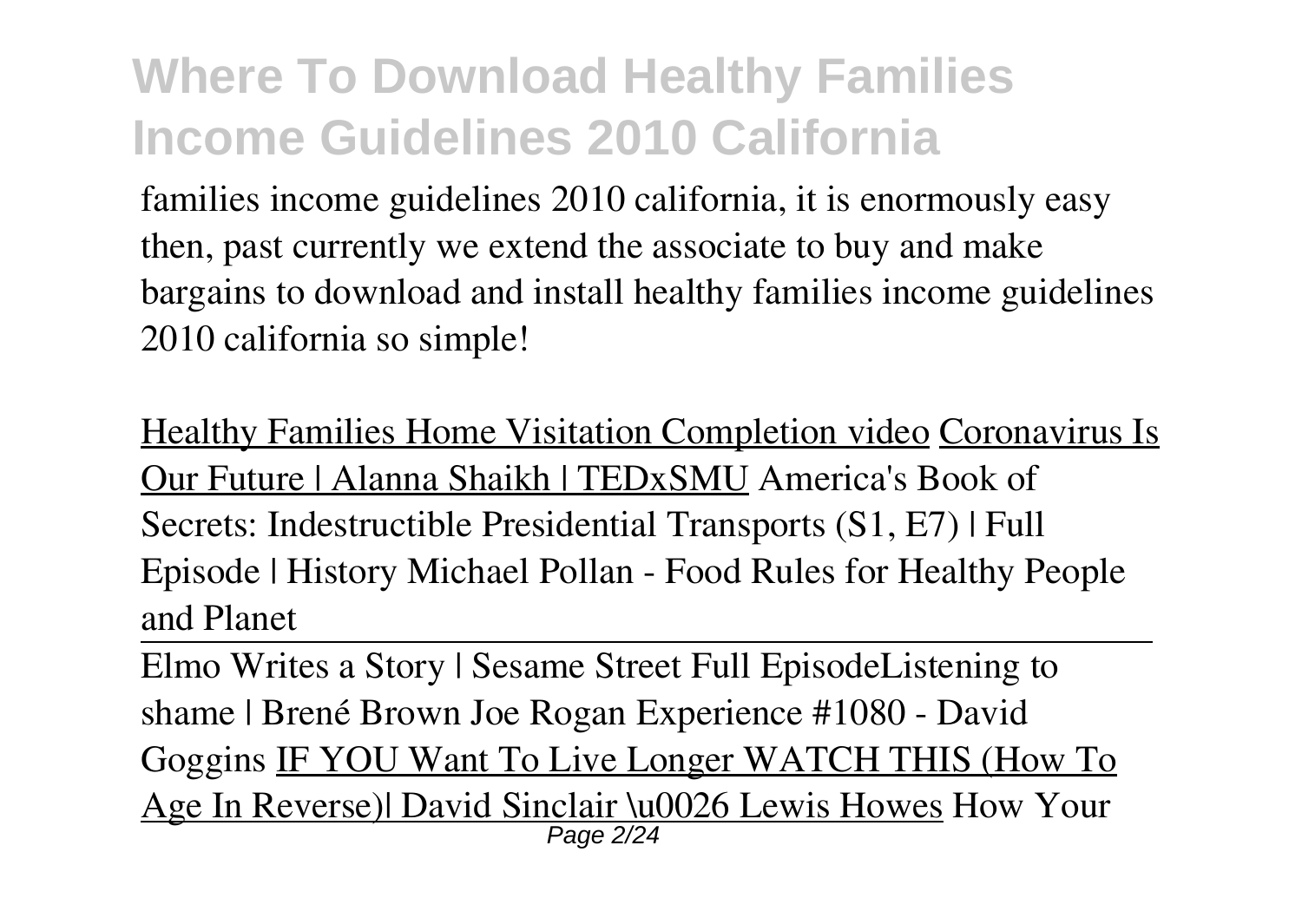*Brain Can Turn Anxiety into Calmness CHANNELING MY MOTHER FROM THE OTHER SIDE PART 2 | EPISODE 76 THEY CALL US CHANNELERS Better brain health | DW Documentary* Monthly Budget with Me November 2020 | Family Budget Planning Real Numbers The Story of Cosmeties COUCO DOODDOODDOODDOODDOODDOOD | Dr. ASHA SREEDHAR | #Ep 204 | JEEVADHARA | AMRITA TV Parayam Nedam | Episode 44 | M G Sreekumar | Musical Game Show | Amrita TV What The Winners Of The Biggest Loser Look Like Now Gordon's Quick \u0026 Simple Recipes | Gordon Ramsay Lokpal Thriller Malayalam Full Movie *Peace With Yourself | Joel Osteen* **Dr. Jason Fung: Fasting as a Therapeutic Option for Weight Loss Healthy Families Income Guidelines 2010**

In order to qualify for Healthy Families, the parenting or pregnant Page 3/24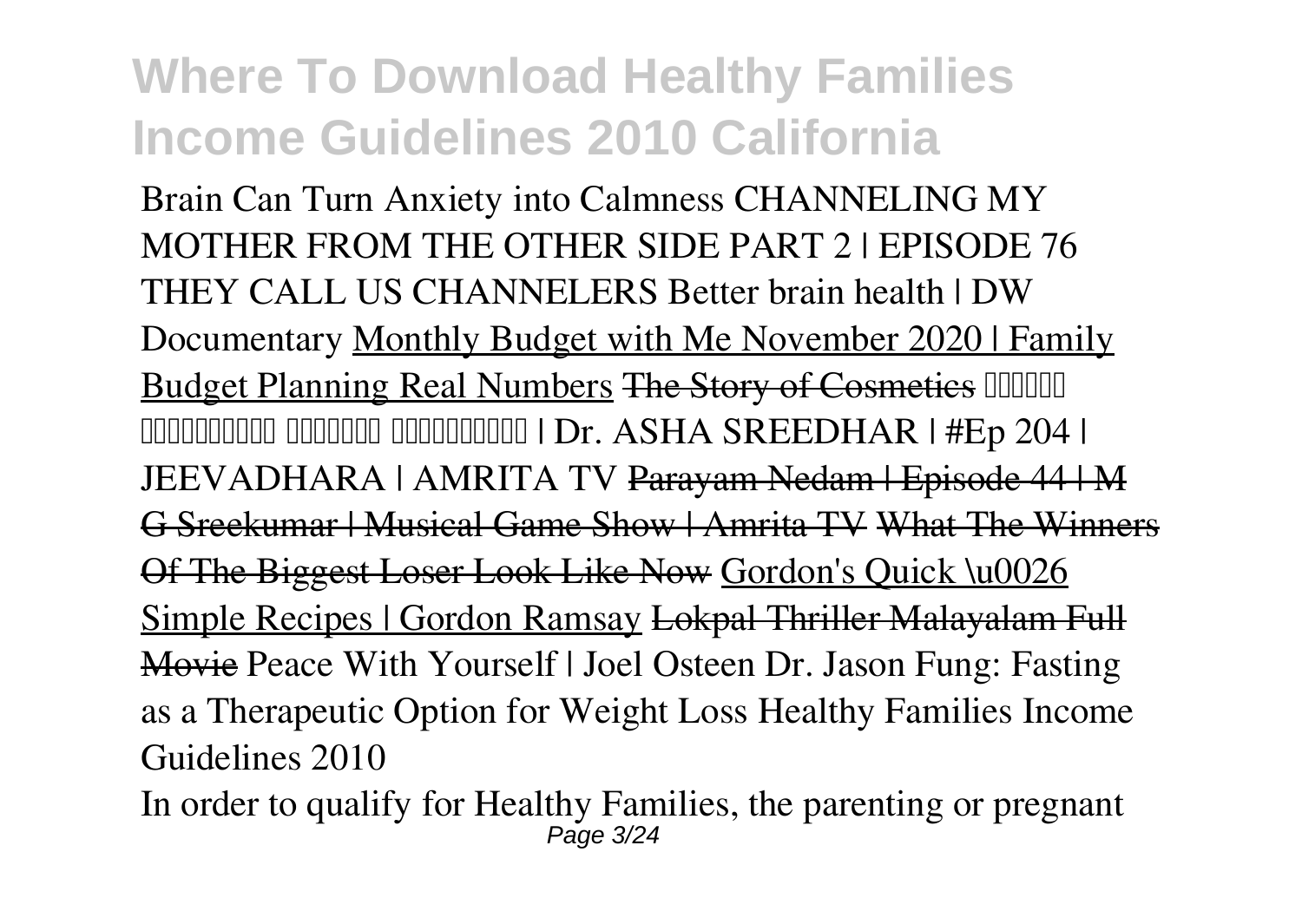teen must show proof of income. Her income can be no less than \$1,750 per month and no greater than \$2,900 per month for one child. As the number of children rises, the monthly income rises as well. Those making less than \$1,750 per month gross can apply for Medi-Cal instead.

**Healthy Families Income Guidelines | Our Pastimes** Healthy Families Income Guidelines 2010 Healthy Families is a California program that offers health insurance to qualified uninsured children. To qualify, an applicant must show that insurance is a necessity that the person cannot afford, and the applicant must meet income guidelines. The income scale depends on the number of dependents a person has and how... Healthy Families Income Guidelines | Our Page 4/24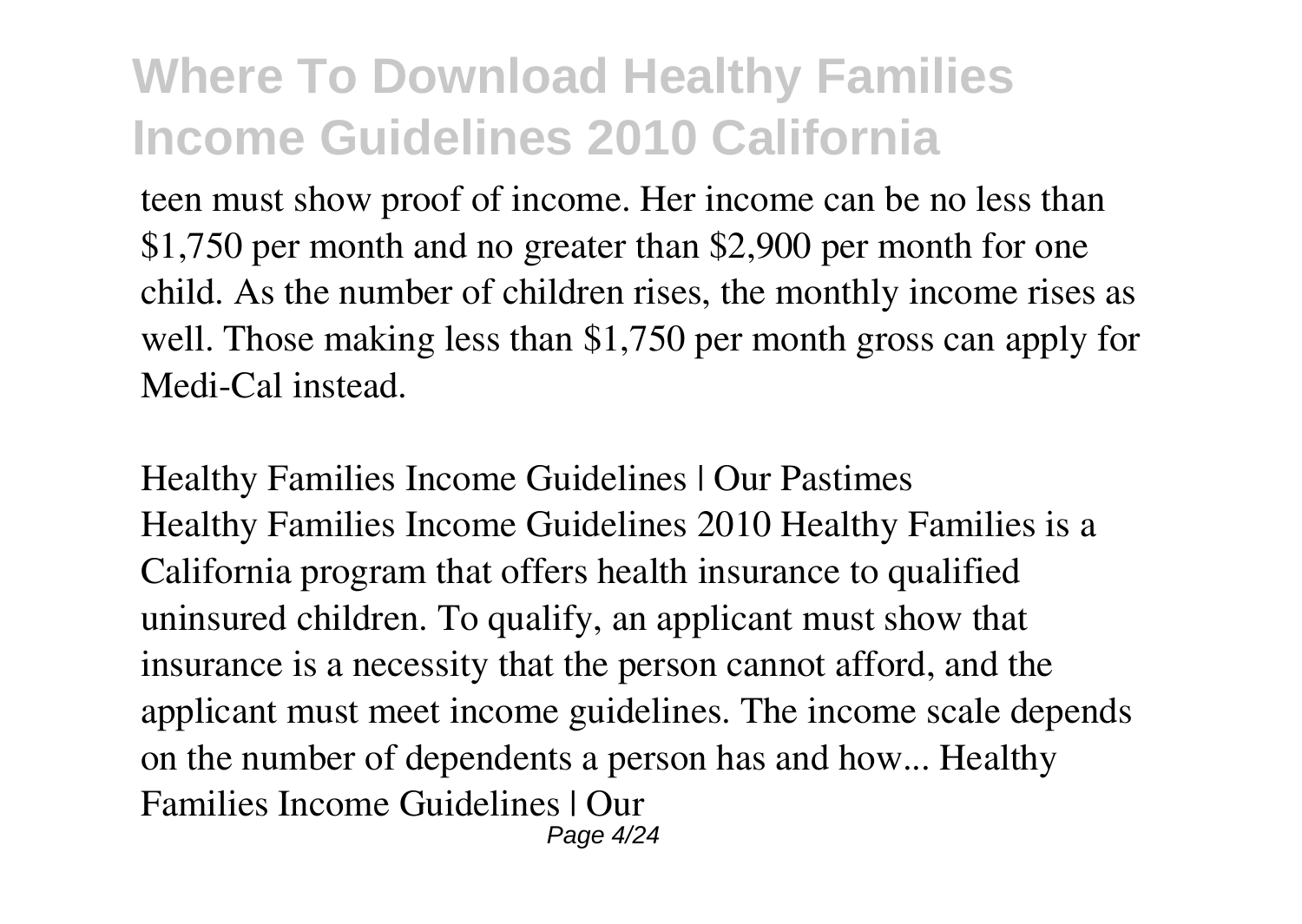**Healthy Families Income Guidelines 2010 California** As this healthy families income guidelines 2010 california, it ends in the works subconscious one of the favored book healthy families income guidelines 2010 california collections that we have. This is why you remain in the best website to look the incredible ebook to have.

**Healthy Families Income Guidelines 2010 California** Bookmark File PDF Healthy Families Income Guidelines 2010 Californiahere because they aren't free for a very long period of time, though there are plenty of genres you can browse through. Look carefully on each download page and you can find when the free deal ends. Healthy Families Income Guidelines 2010 Page 5/29 Page 5/24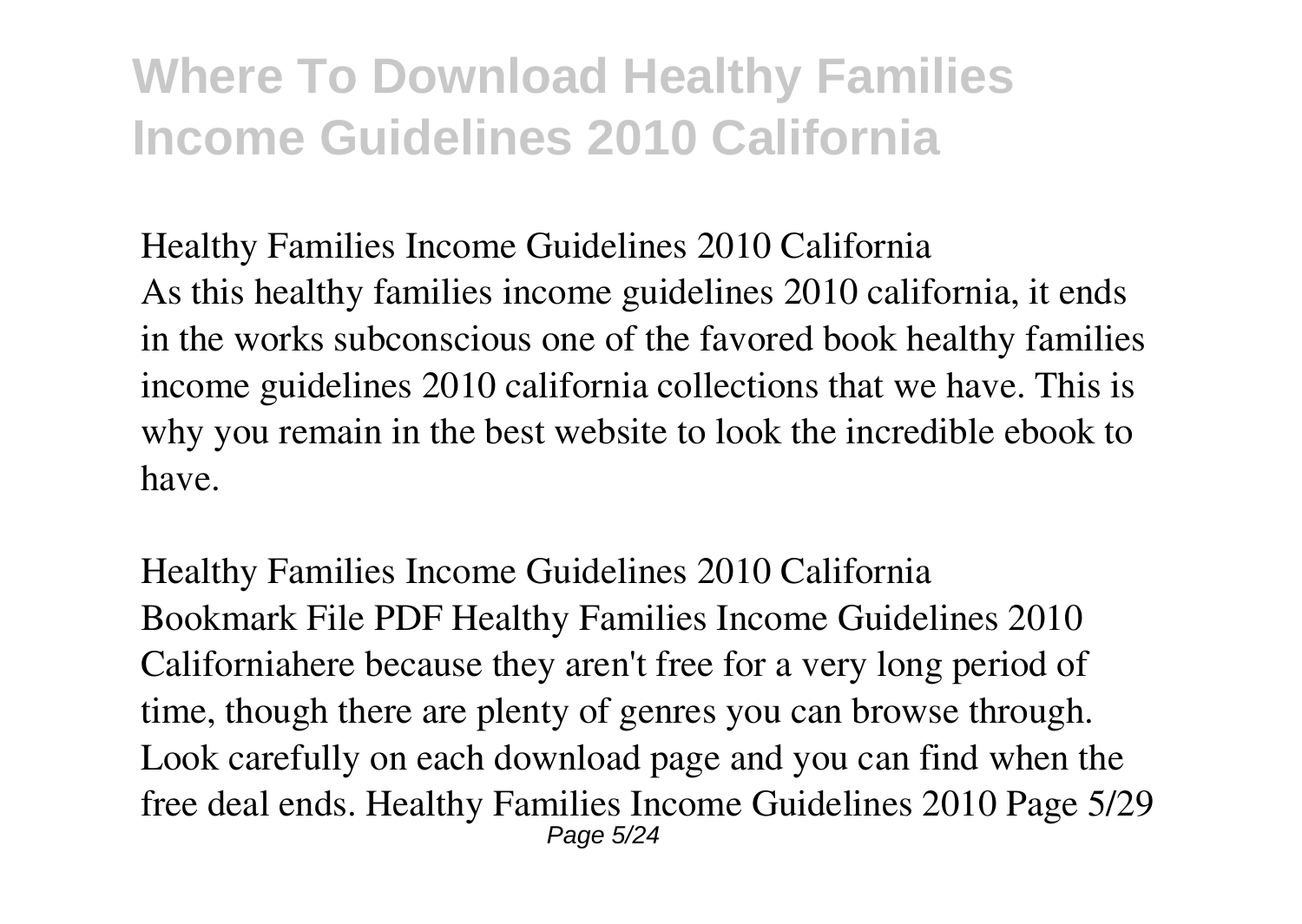**Healthy Families Income Guidelines 2010 California** Healthy Families Income Guidelines 2010 California Healthy Families Income Guidelines 2010 If you ally obsession such a referred Healthy Families Income Guidelines 2010 California book that will have the funds for you worth, get the totally best seller from us currently from several preferred authors. If you want to humorous books, lots of

**[eBooks] Healthy Families Income Guidelines 2010 California** Healthy Families Income Guidelines 2010 California Healthy Families Income Guidelines 2010 California file : blackberry enterprise server 50 installation guide june accounting 2013 question paper blackberry 8520 user manual pdf oliver twist Page 6/24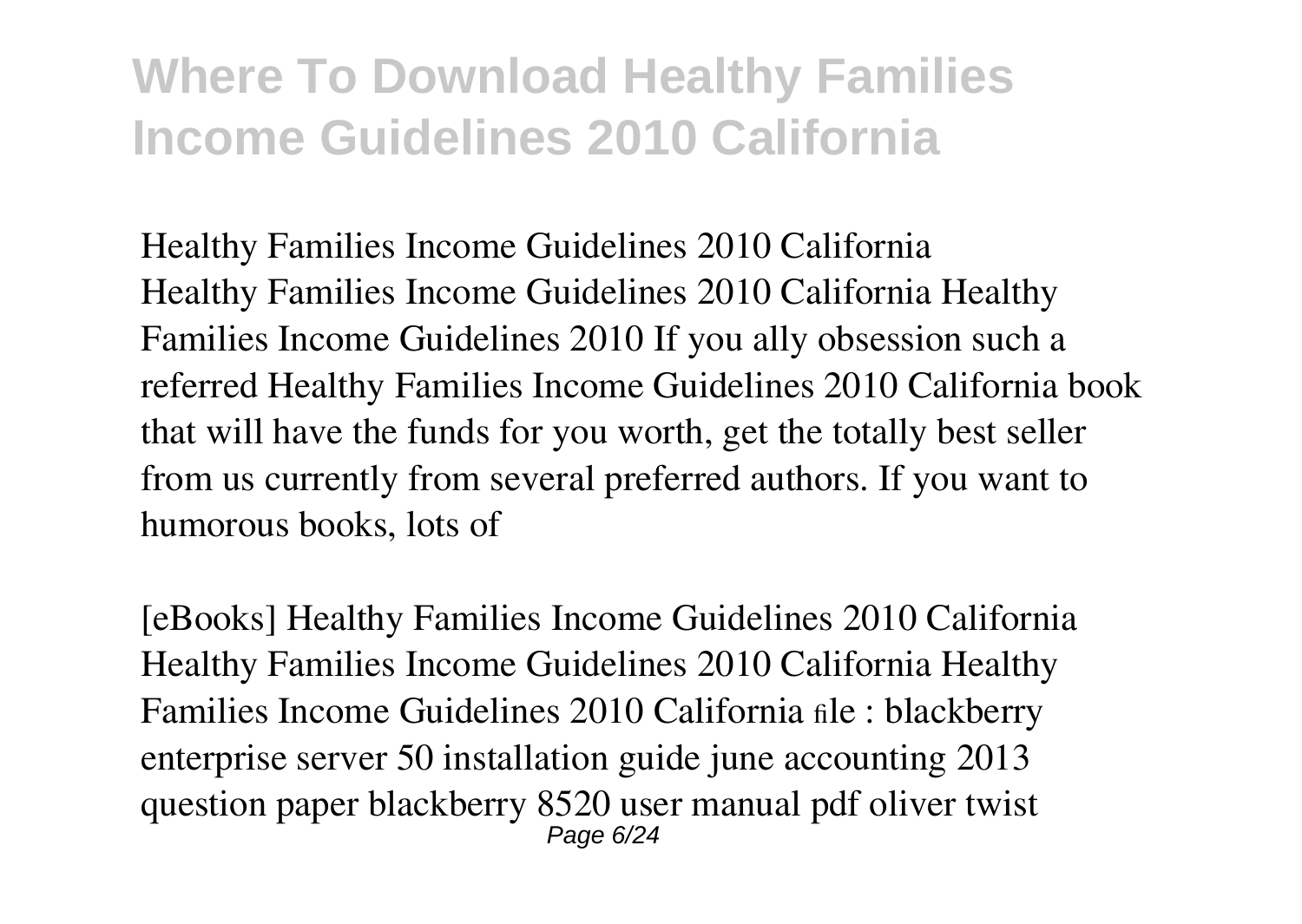penguin edition chapter 6 voters and voter behavior outline guide drifting toward disunion

**Healthy Families Income Guidelines 2010 California** As an individual making less than \$47,520 each year, youlll qualify for government assistance based on your income. This income rate applies both at the federal and state level. If you have a family of four, your wages can<sup>[]</sup>t exceed \$97,200 a year to qualify. The lower your income, the greater the assistance you'll be eligible to receive.

**Income Guidelines for the California Healthy Families ...** Healthy Families Facts and Figures: Coverage for Low-Income Children in California. January 12, 2006 Downloads. This is archived content; for historical reference only. This easy-to-use Page 7/24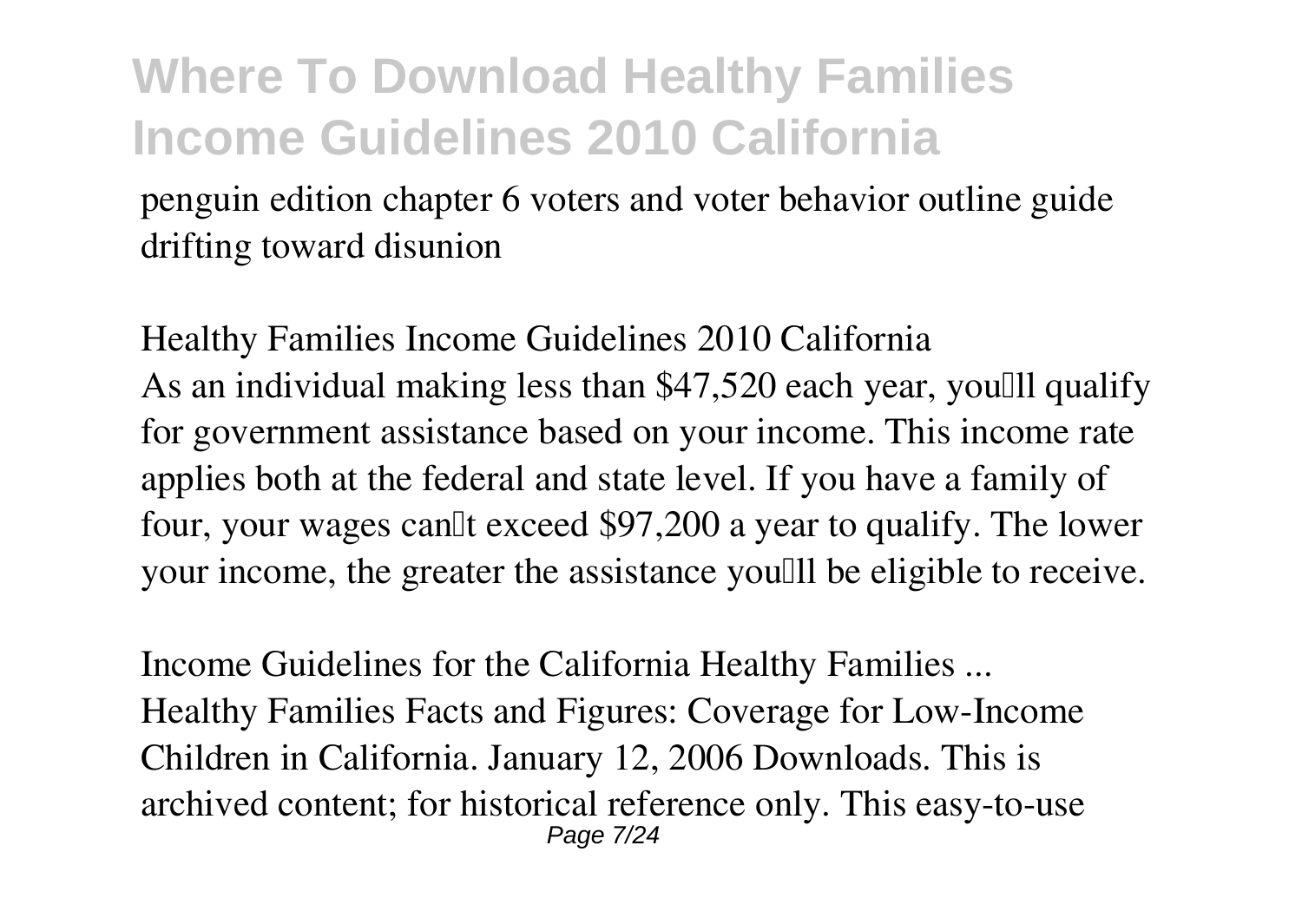presentation provides an overview of Healthy Families, the California program that provides low-cost health insurance to children of families whose incomes are ...

**Healthy Families Facts and Figures: Coverage for Low ...** Legislation enacted in late 2009 and early 2010 prohibited publication of 2010 poverty guidelines before May 31, 2010, and required that the 2009 poverty guidelines remain in effect until publication of updated guidelines. Legislation to further delay publication of the 2010 guidelines did not pass.

#### **2010 HHS Poverty Guidelines | ASPE**

Families 'can't afford to follow healthy diet guidance' ... increasing the resources and incomes of low income households and ensuring Page 8/24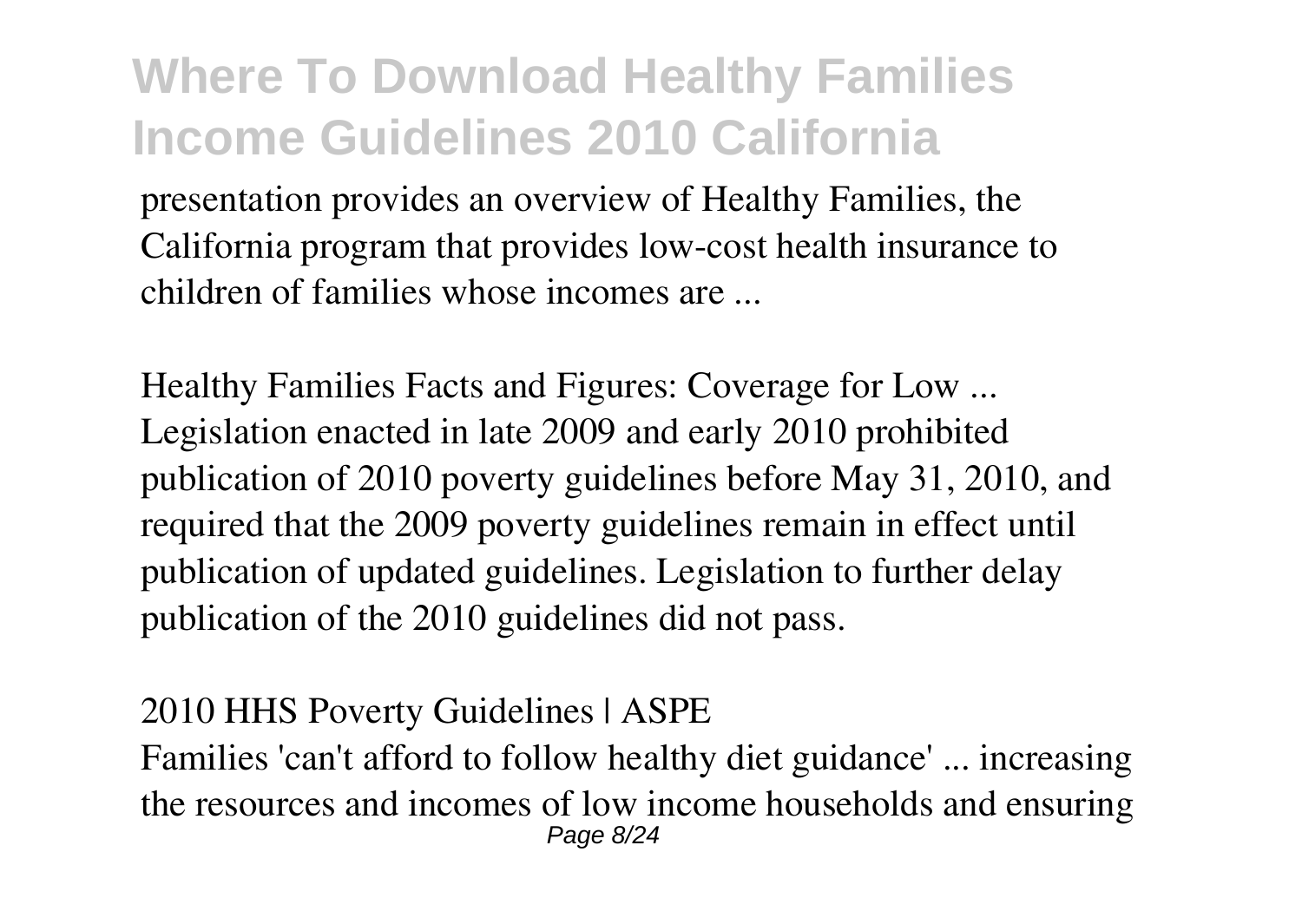that healthy foods are available and affordable to those on a ...

**Families 'can't afford to follow healthy diet guidance ...** Healthy Rental Homes is a new initiative in which blighted units are renovated and made available for renters ( $180\%$  of area median income or ∆\$48 600 for a family of 4). Rent will average between \$620 and \$800 per month, and plans are to add 15 renovated units per year for the next 5 years, with the intention being to eventually include at least 300 units.

**The Healthy Neighborhood, Healthy Families Initiative ...** Healthy Families facts and figures. Coverage for Low-Income Children in California. ©2006 California HealthCare Foundation 1 The Healthy Families program is Californialls version of the federal Page 9/24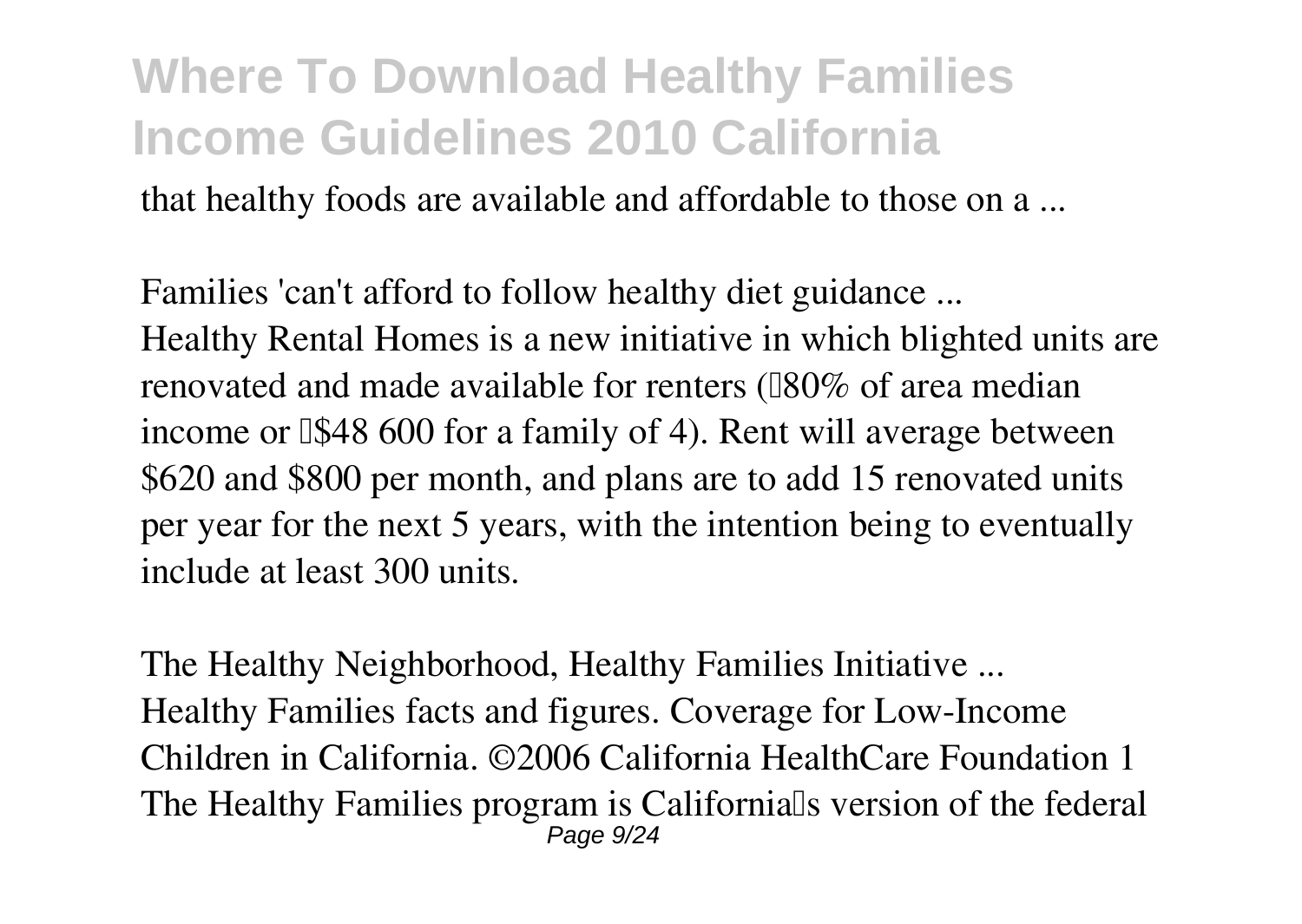State Children's Health Insurance Program (S-CHIP). Healthy Families provides low-cost health insurance to children of families whose incomes are too high to qualify for Medi-Cal, but are below 250 percent of the Federal Poverty Level (about \$40,200 for a family for three).

**Healthy Families Facts and Figures: Coverage for Low ...** Experiential healthy cooking programs for low-income adults can be an important part of helping to prevent and reduce obesity. The strategies discussed above can help Extension professionals and nutrition educators implement more successful cooking programs for low-income adults in their communities. References. Condrasky, M. D., & Hegler, M ...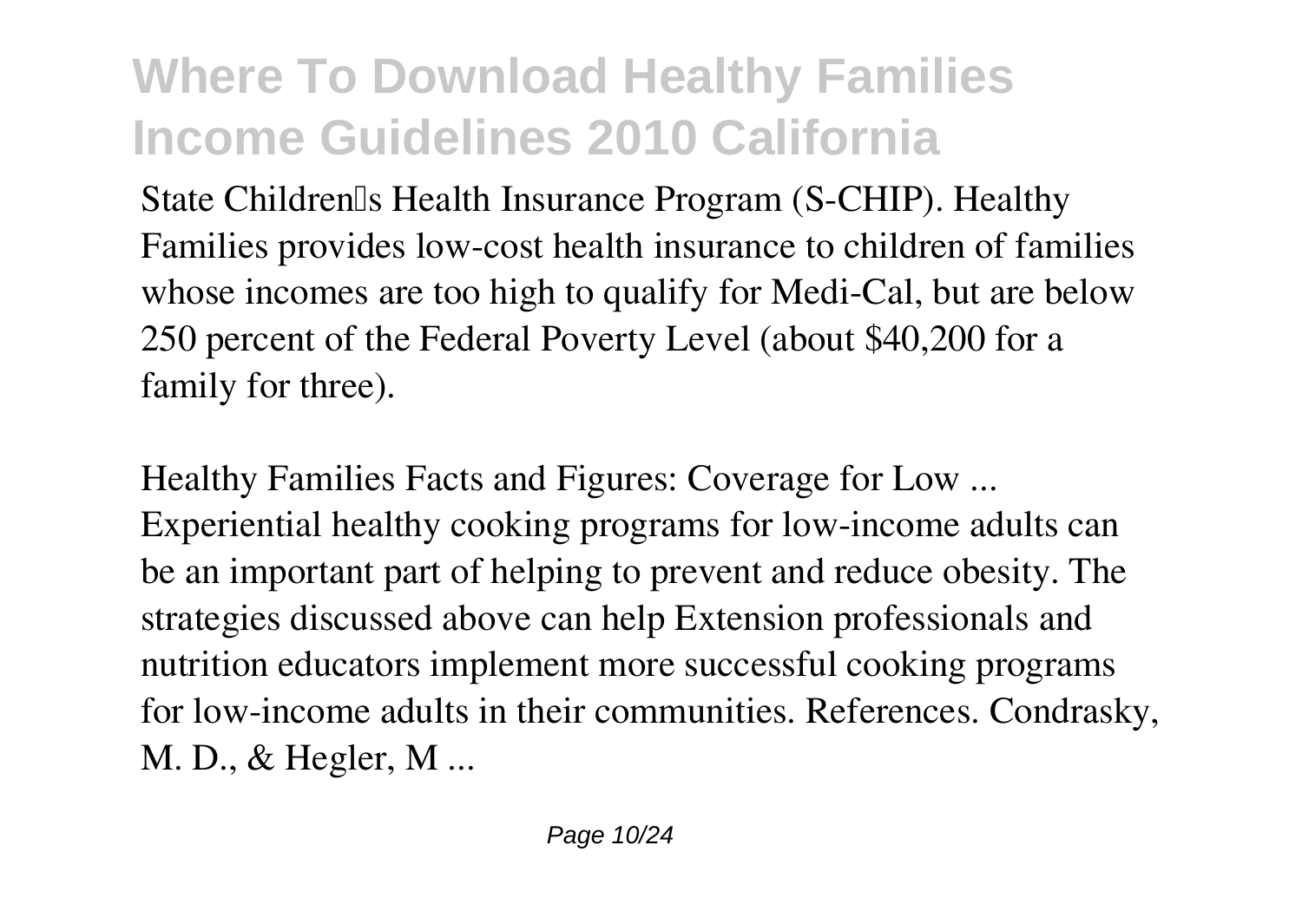**Experiential Cooking Programs for Low-Income Adults ...** DC Healthy Families and DC HealthCare Alliance 1111 14th St NW Suite 620 Washington, D.C. 20005. Hours of Operation. Monday-Friday 8AM-7PM EDT. First Saturday of the month 10AM-2PM EDT. Schedule a one-on-one meeting with one of our staff members. For Health Plan contact information, click here. Learn ...

#### **DC Healthy Families**

Healthy Families is a Medicaid program available to: Families with income up to 90% of the federal poverty level and a child younger than age 19. Learn more about OH's Healthy Families and find the right plan to reduce your out of pocket healthcare costs.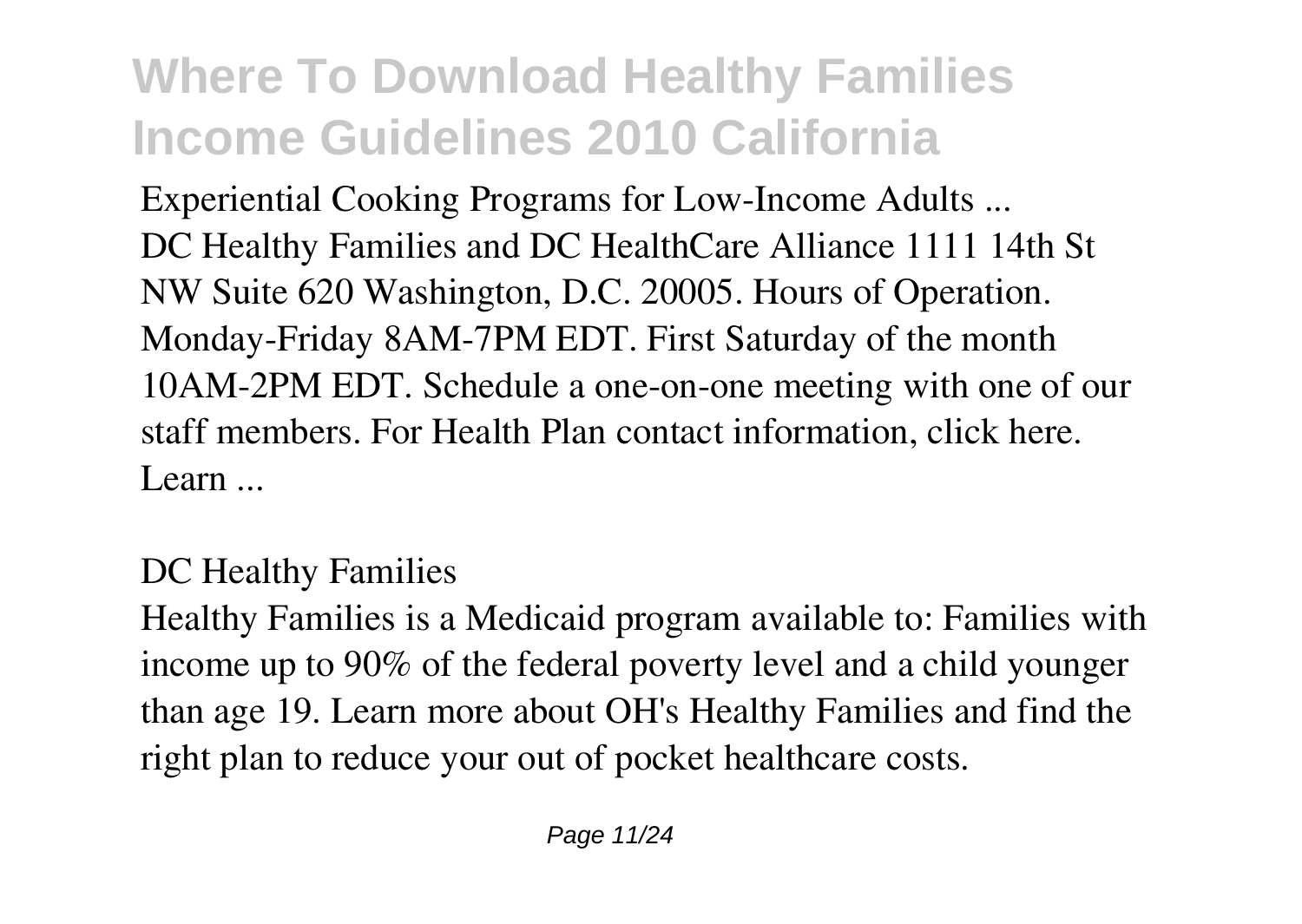**Ohio Medicaid Plan for Parents - Healthy Families** Click here to view the income guidelines table for Healthy Start. Children who are in families with an income ranging from 150% to 200% of the FPL must not have any insurance coverage to be qualified for the Healthy Start program. Those who do have other health insurance may still be eligible if the income of the family is below 150% of the FPL.

**Ohio Ohio Healthy Start - Childrens Health Insurance ...** More California children from low-income families  $(n = 4922)$ received routine care for diabetes from pediatric endocrinologists  $(63.9\% \text{ v. } 26.9\%, \text{ p} < 0.001)$  and used insulin pumps  $(22.8\% \text{ v. } 26.9\% \text{ v. } 26.9\% \text{ v. } 26.9\% \text{ v. } 26.9\% \text{ v. } 26.9\% \text{ v. } 26.9\% \text{ v. } 26.9\% \text{ v. } 26.9\% \text{ v. } 26.9\% \text{ v. } 26.9\% \text{ v. } 26.9\% \text{ v. } 26$ 16.4%,  $p < 0.001$ ) than Ontario children (n = 2050). California children from low-income families were less likely than Ontario Page 12/24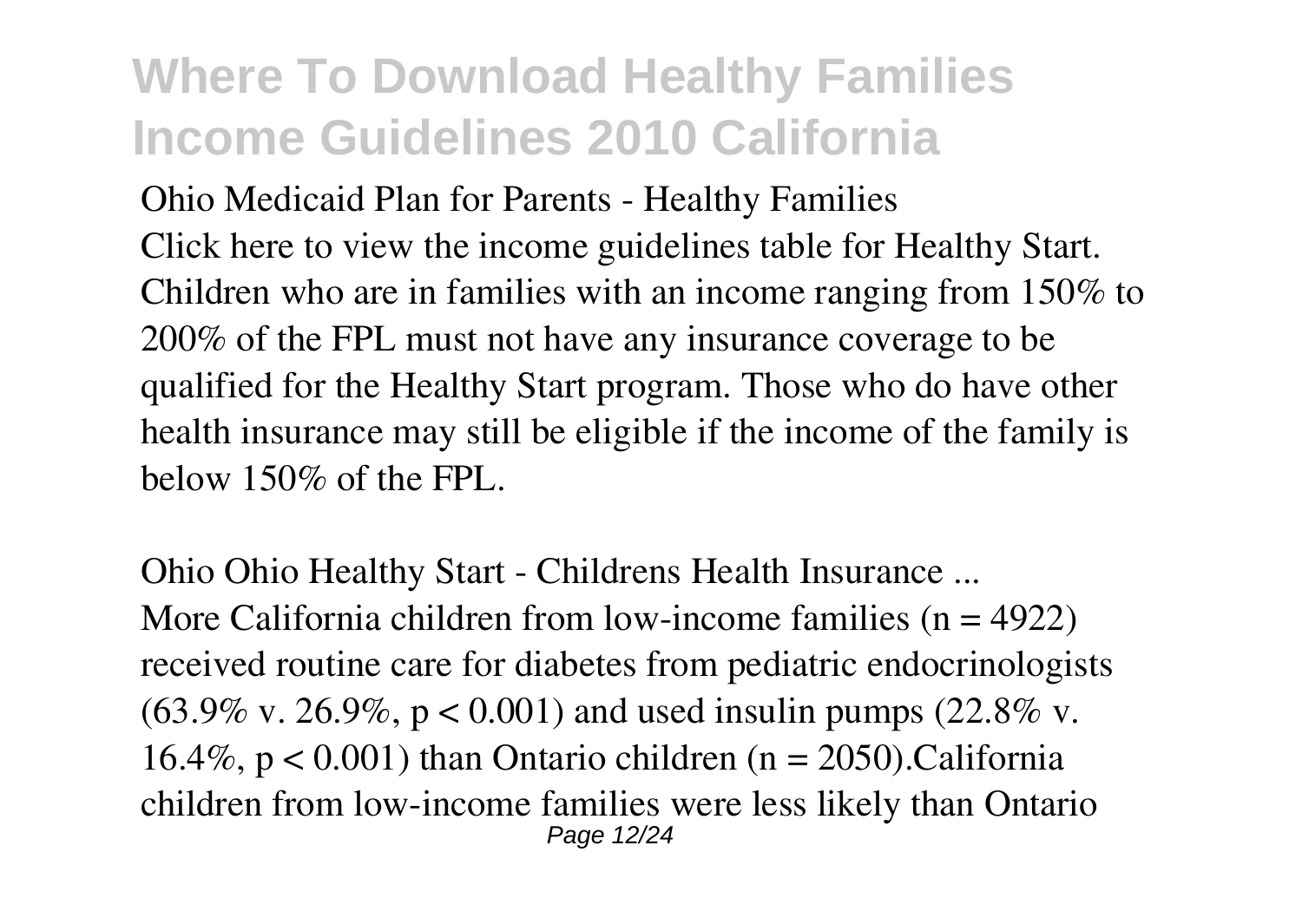children to receive 2 visits for routine diabetes care per year (64.7% v. 75.7%  $\sim$ 

**Health care for children with diabetes mellitus from low ...** The Building Strong Families Program (BSF) is part of the Healthy Marriage Initiative funded by the U.S. Department of Health and Human Services, Administration for Children and Families, "to learn whether well-designed interventions can help couples fulfill their aspirations for a healthy relationship, marriage, and a strong family.". Between 2002-2011, "BSF programs were implemented by non ...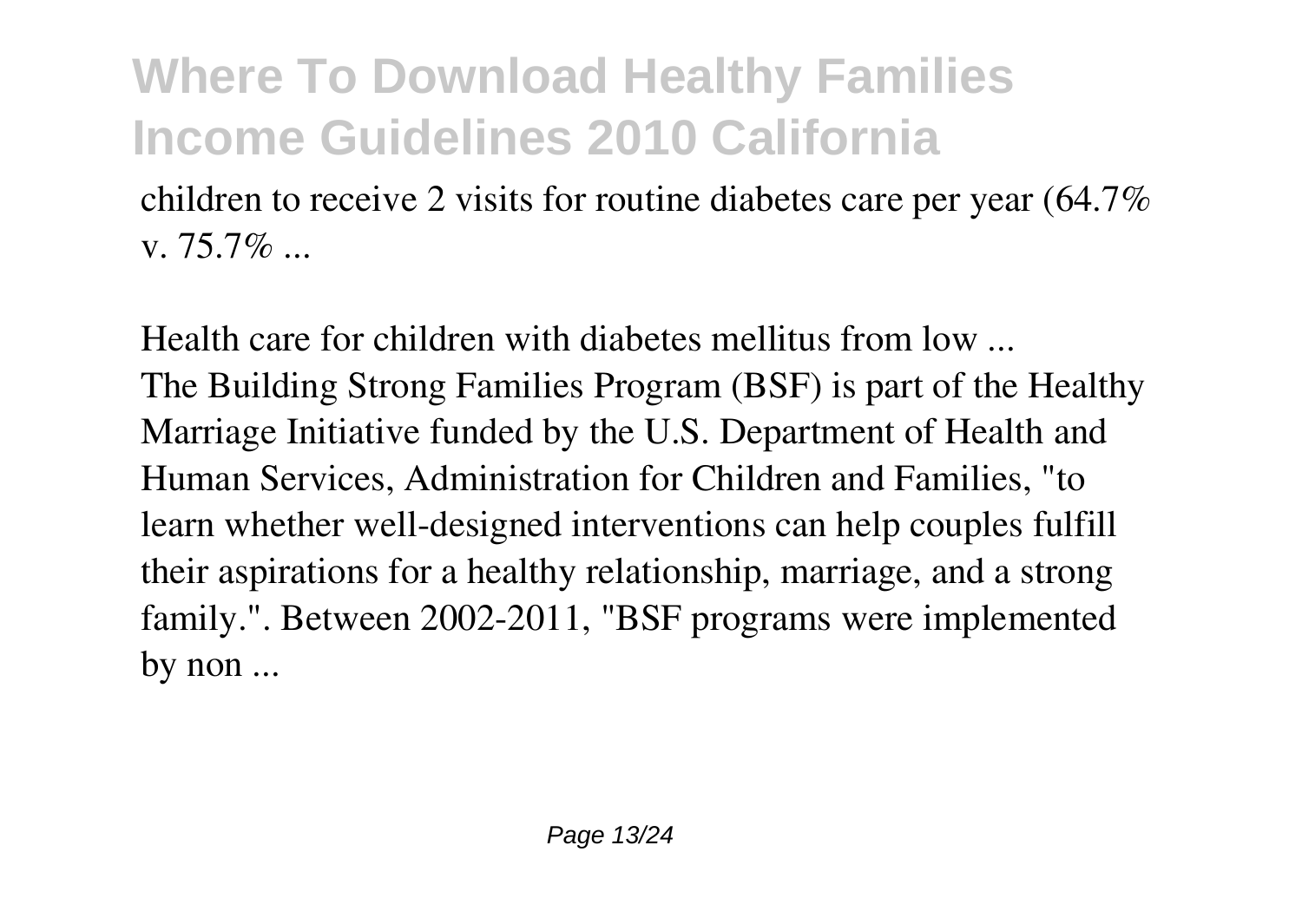The Social Security Administration (SSA) administers two programs that provide benefits based on disability: the Social Security Disability Insurance (SSDI) program and the Supplemental Security Income (SSI) program. This report analyzes health care utilizations as they relate to impairment severity and SSA's definition of disability. Health Care Utilization as a Proxy in Disability Determination identifies types of utilizations that might be good proxies for "listing-level" severity; that is, what represents an impairment, or combination of impairments, that are severe enough to prevent a person from doing any gainful activity, regardless of age, education, or work experience.

For many Americans who live at or below the poverty threshold, access to healthy foods at a reasonable price is a challenge that Page 14/24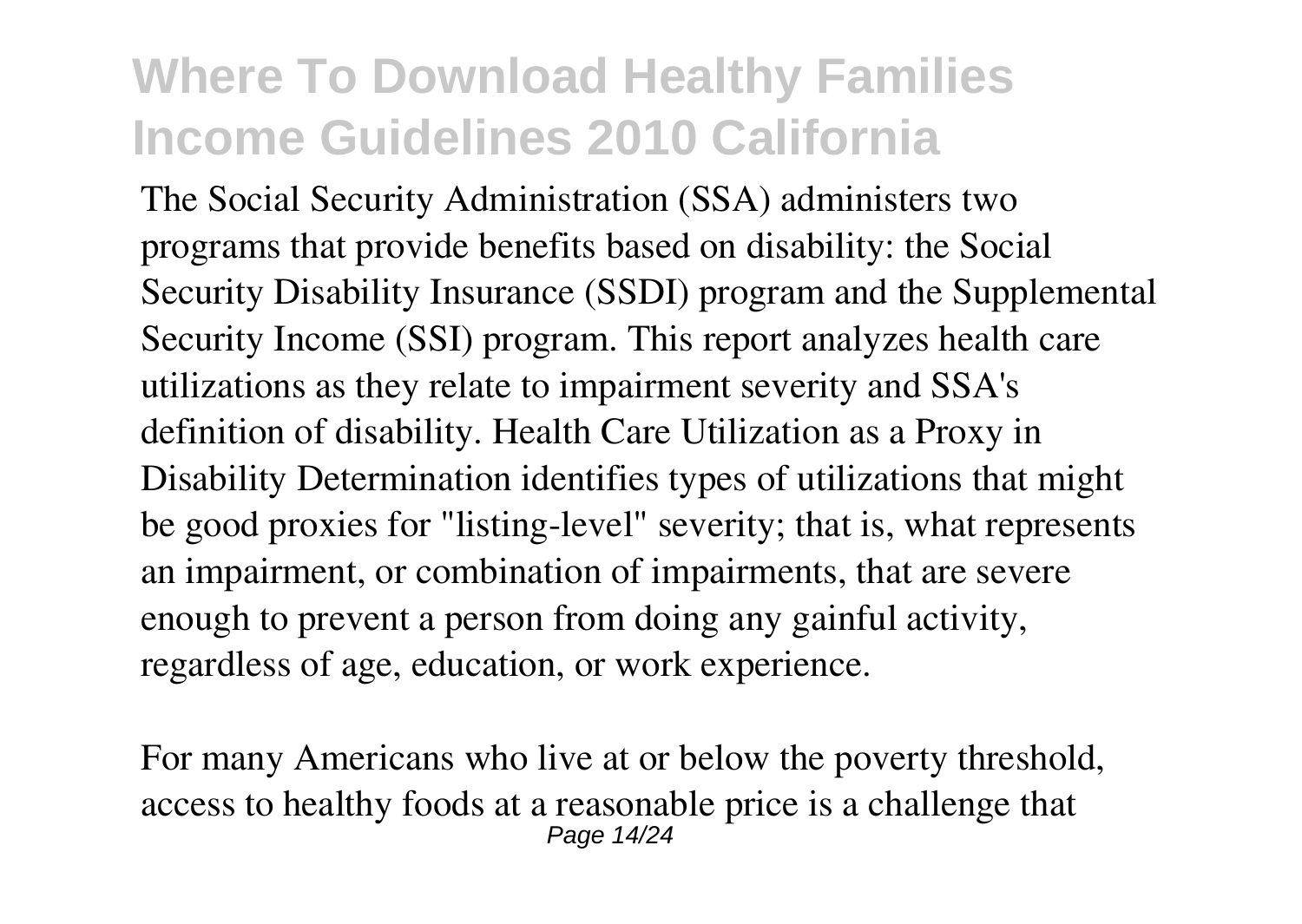often places a strain on already limited resources and may compel them to make food choices that are contrary to current nutritional guidance. To help alleviate this problem, the U.S. Department of Agriculture (USDA) administers a number of nutrition assistance programs designed to improve access to healthy foods for lowincome individuals and households. The largest of these programs is the Supplemental Nutrition Assistance Program (SNAP), formerly called the Food Stamp Program, which today serves more than 46 million Americans with a program cost in excess of \$75 billion annually. The goals of SNAP include raising the level of nutrition among low-income households and maintaining adequate levels of nutrition by increasing the food purchasing power of low-income families. In response to questions about whether there are different ways to define the adequacy of SNAP allotments consistent with the Page 15/24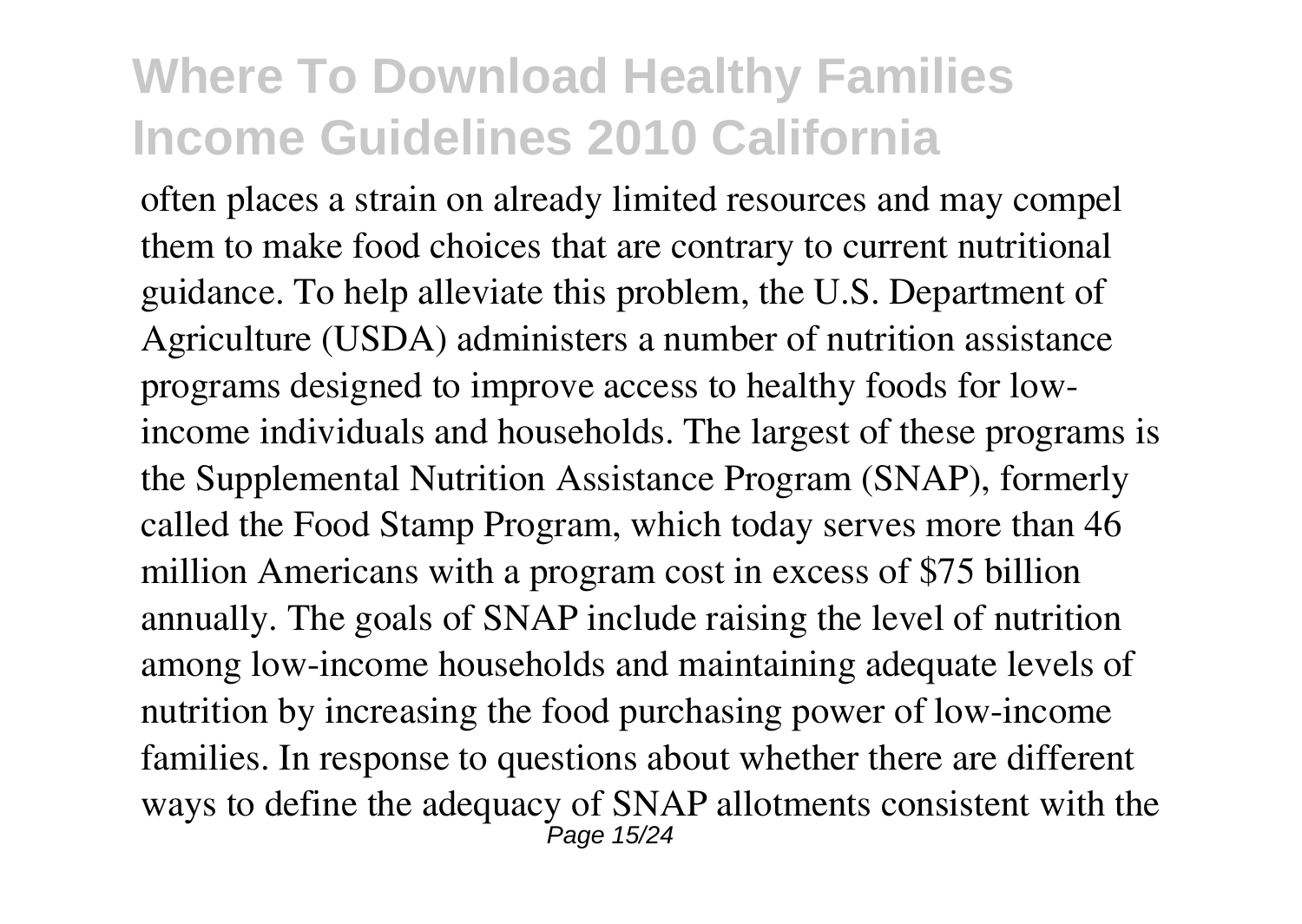program goals of improving food security and access to a healthy diet, USDA's Food and Nutrition Service (FNS) asked the Institute of Medicine (IOM) to conduct a study to examine the feasibility of defining the adequacy of SNAP allotments, specifically: the feasibility of establishing an objective, evidence-based, sciencedriven definition of the adequacy of SNAP allotments consistent with the program goals of improving food security and access to a healthy diet, as well as other relevant dimensions of adequacy; and data and analyses needed to support an evidence-based assessment of the adequacy of SNAP allotments. Supplemental Nutrition Assistance Program: Examining the Evidence to Define Benefit Adequacy reviews the current evidence, including the peerreviewed published literature and peer-reviewed government reports. Although not given equal weight with peer-reviewed Page 16/24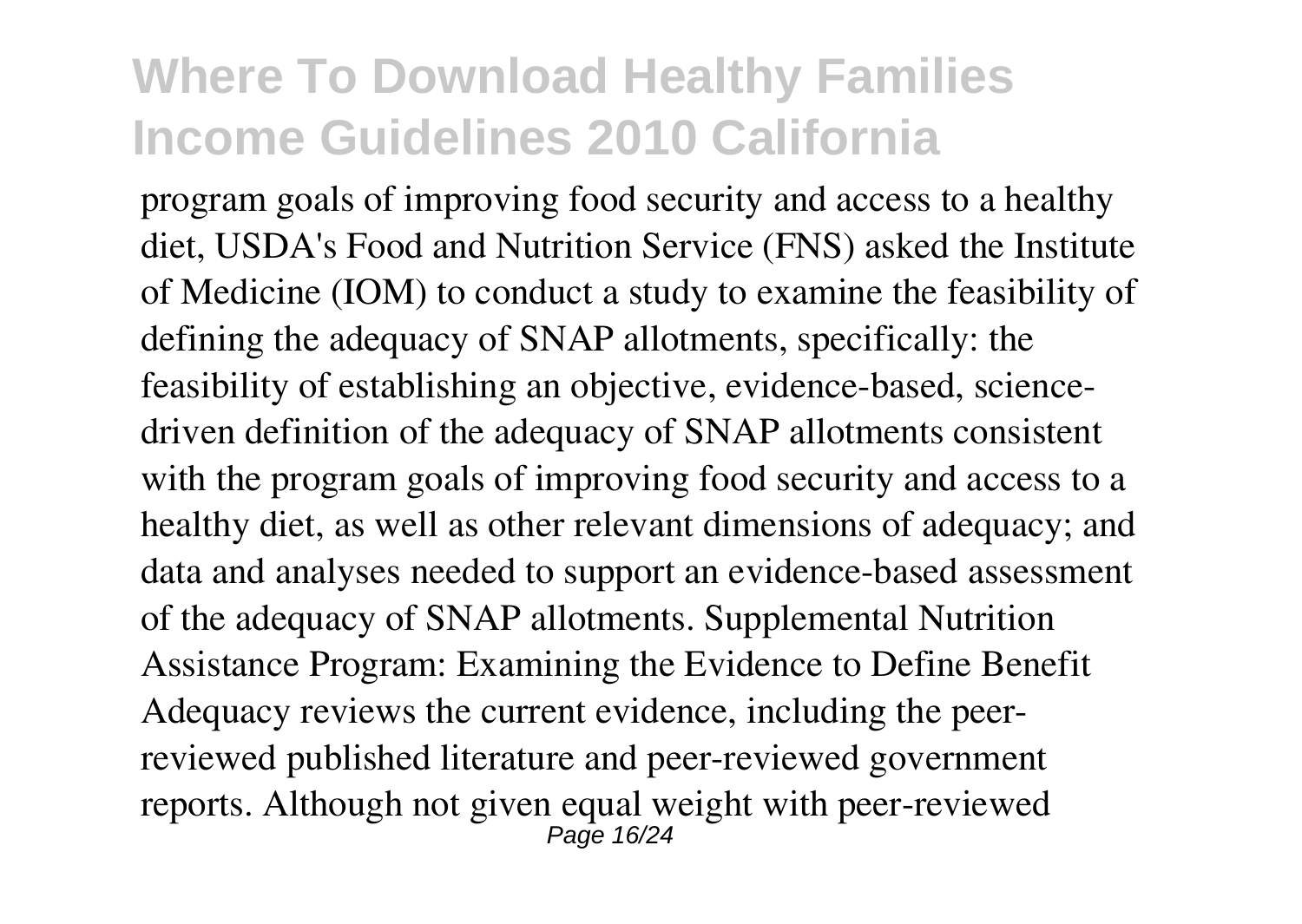publications, some non-peer-reviewed publications from nongovernmental organizations and stakeholder groups also were considered because they provided additional insight into the behavioral aspects of participation in nutrition assistance programs. In addition to its evidence review, the committee held a data gathering workshop that tapped a range of expertise relevant to its task.

The Patient Protection and Affordable Care Act (ACA) was designed to increase health insurance quality and affordability, lower the uninsured rate by expanding insurance coverage, and reduce the costs of healthcare overall. Along with sweeping change came sweeping criticisms and issues. This book explores the pros and cons of the Affordable Care Act, and explains who benefits Page 17/24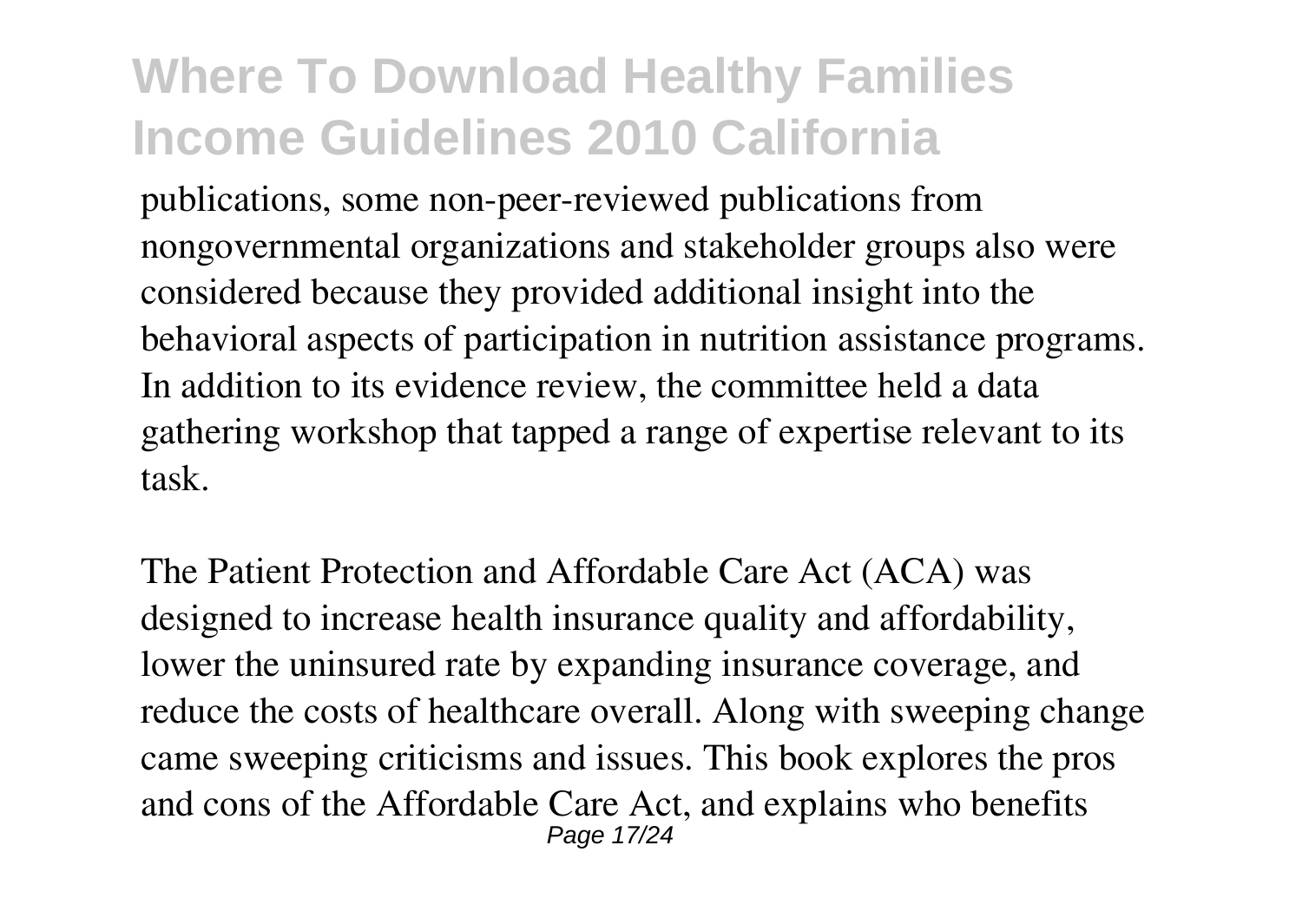from the ACA. Readers will learn how the economy is affected by the ACA, and the impact of the ACA rollout.

The strengths and abilities children develop from infancy through adolescence are crucial for their physical, emotional, and cognitive growth, which in turn help them to achieve success in school and to become responsible, economically self-sufficient, and healthy adults. Capable, responsible, and healthy adults are clearly the foundation of a well-functioning and prosperous society, yet America's future is not as secure as it could be because millions of American children live in families with incomes below the poverty line. A wealth of evidence suggests that a lack of adequate economic resources for families with children compromises these children's ability to grow and achieve adult success, hurting them Page 18/24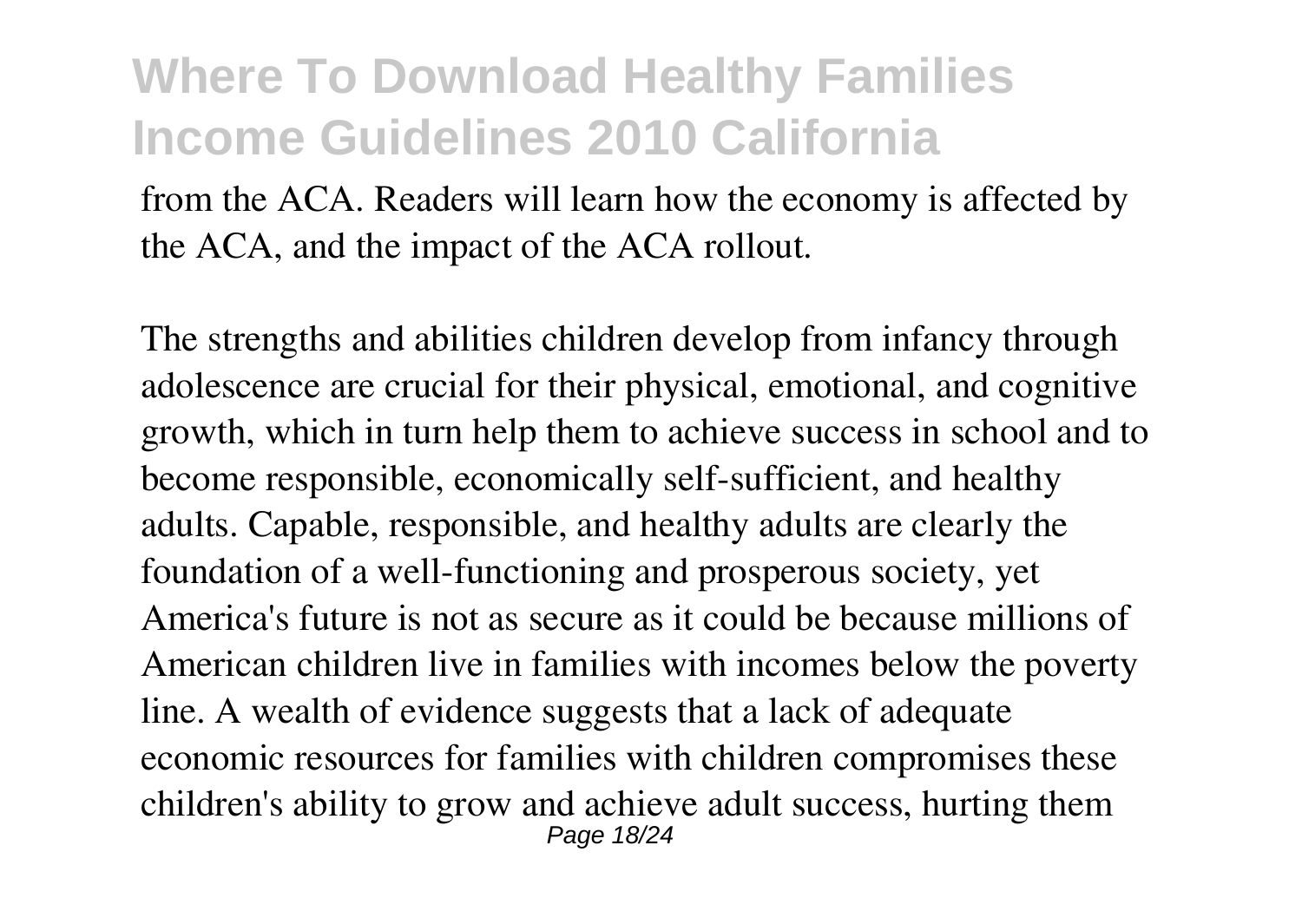and the broader society. A Roadmap to Reducing Child Poverty reviews the research on linkages between child poverty and child well-being, and analyzes the poverty-reducing effects of major assistance programs directed at children and families. This report also provides policy and program recommendations for reducing the number of children living in poverty in the United States by half within 10 years.

In the United States, some populations suffer from far greater disparities in health than others. Those disparities are caused not only by fundamental differences in health status across segments of the population, but also because of inequities in factors that impact Page 19/24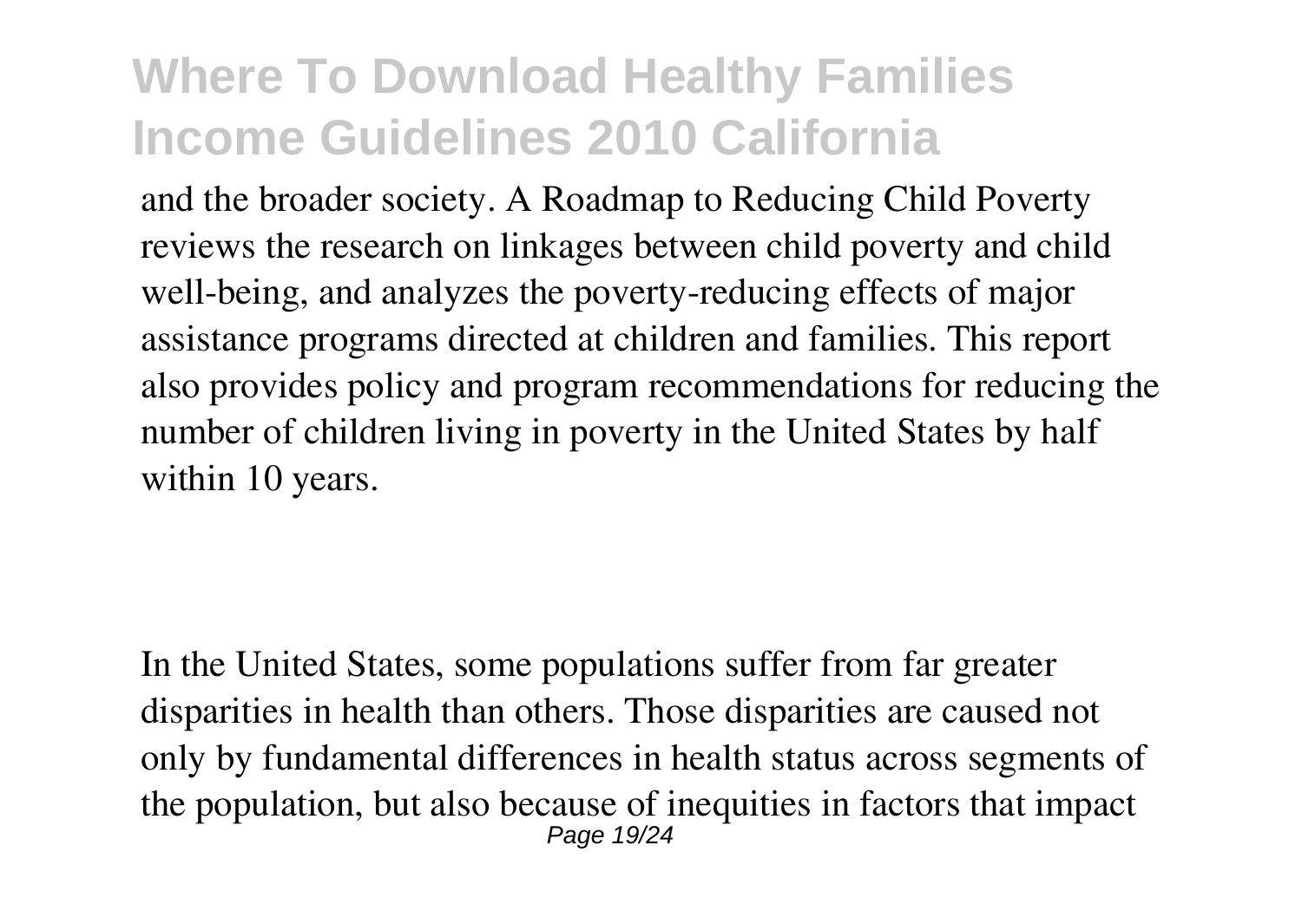health status, so-called determinants of health. Only part of an individual's health status depends on his or her behavior and choice; community-wide problems like poverty, unemployment, poor education, inadequate housing, poor public transportation, interpersonal violence, and decaying neighborhoods also contribute to health inequities, as well as the historic and ongoing interplay of structures, policies, and norms that shape lives. When these factors are not optimal in a community, it does not mean they are intractable: such inequities can be mitigated by social policies that can shape health in powerful ways. Communities in Action: Pathways to Health Equity seeks to delineate the causes of and the solutions to health inequities in the United States. This report focuses on what communities can do to promote health equity, what actions are needed by the many and varied stakeholders that are part Page 20/24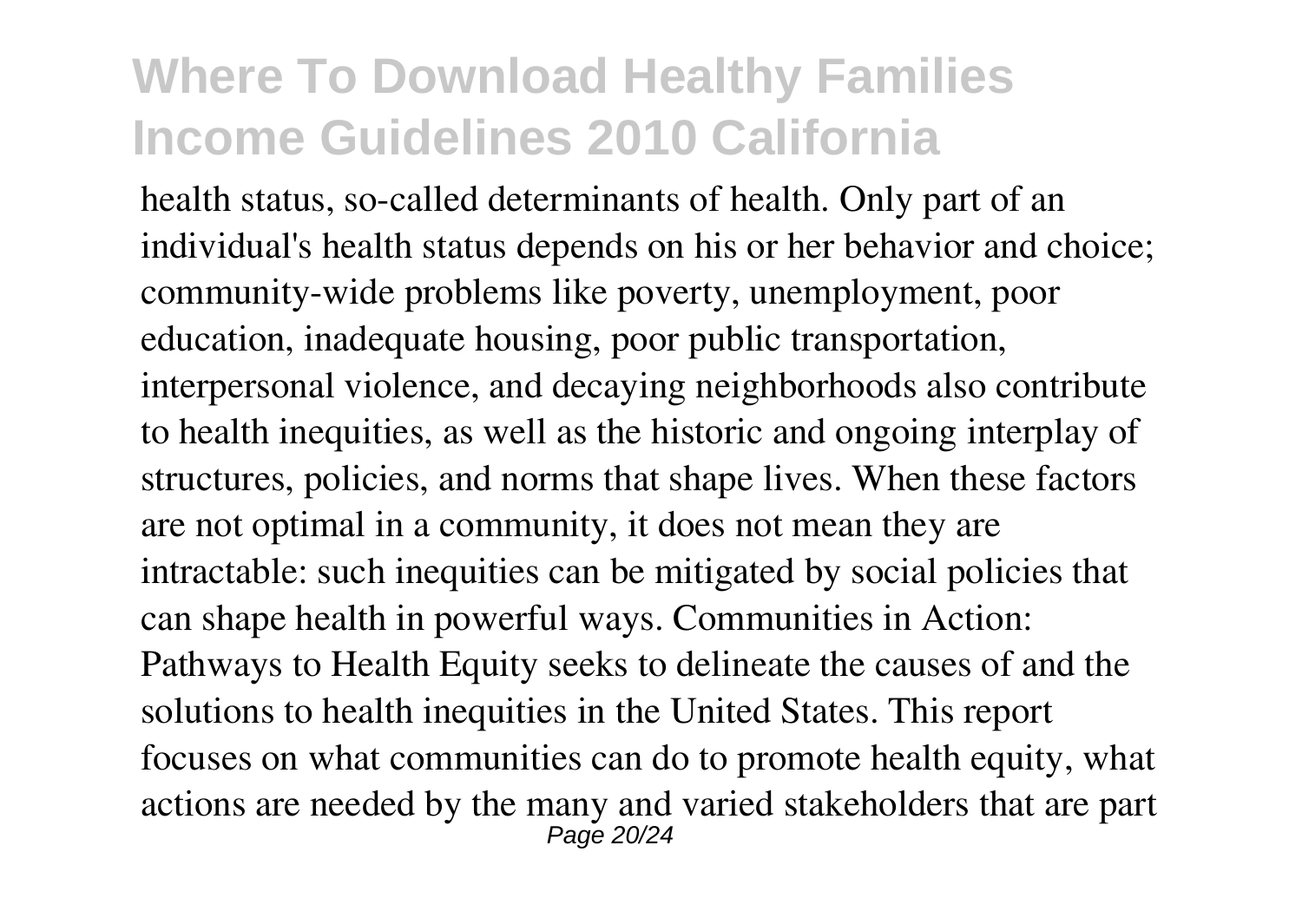of communities or support them, as well as the root causes and structural barriers that need to be overcome.

Decades of research have demonstrated that the parent-child dyad and the environment of the family all which includes all primary caregiversâ€"are at the foundation of children's well- being and healthy development. From birth, children are learning and rely on parents and the other caregivers in their lives to protect and care for Page 21/24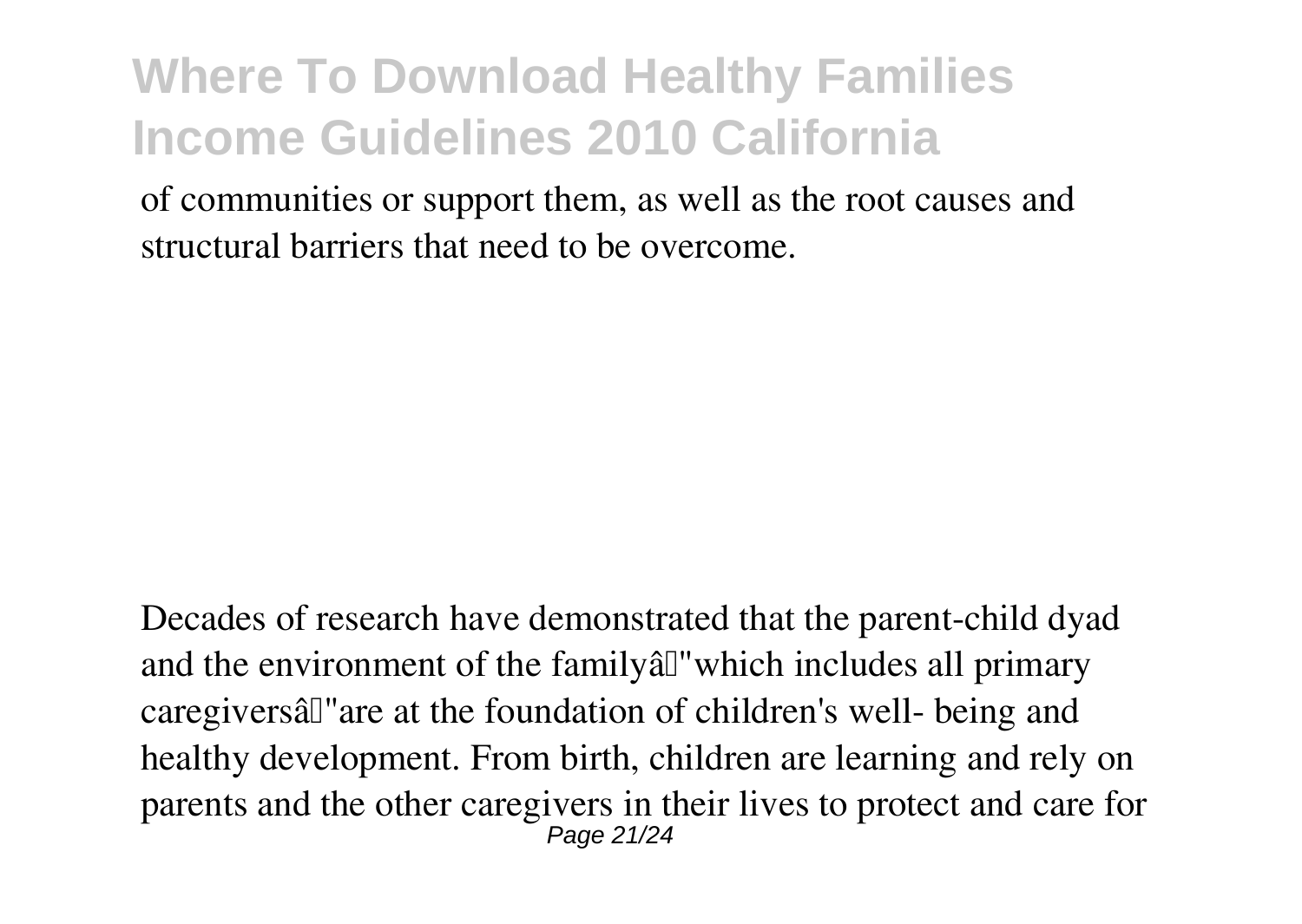them. The impact of parents may never be greater than during the earliest years of life, when a child's brain is rapidly developing and when nearly all of her or his experiences are created and shaped by parents and the family environment. Parents help children build and refine their knowledge and skills, charting a trajectory for their health and well-being during childhood and beyond. The experience of parenting also impacts parents themselves. For instance, parenting can enrich and give focus to parents' lives; generate stress or calm; and create any number of emotions, including feelings of happiness, sadness, fulfillment, and anger. Parenting of young children today takes place in the context of significant ongoing developments. These include: a rapidly growing body of science on early childhood, increases in funding for programs and services for families, changing demographics of the U.S. population, and greater Page 22/24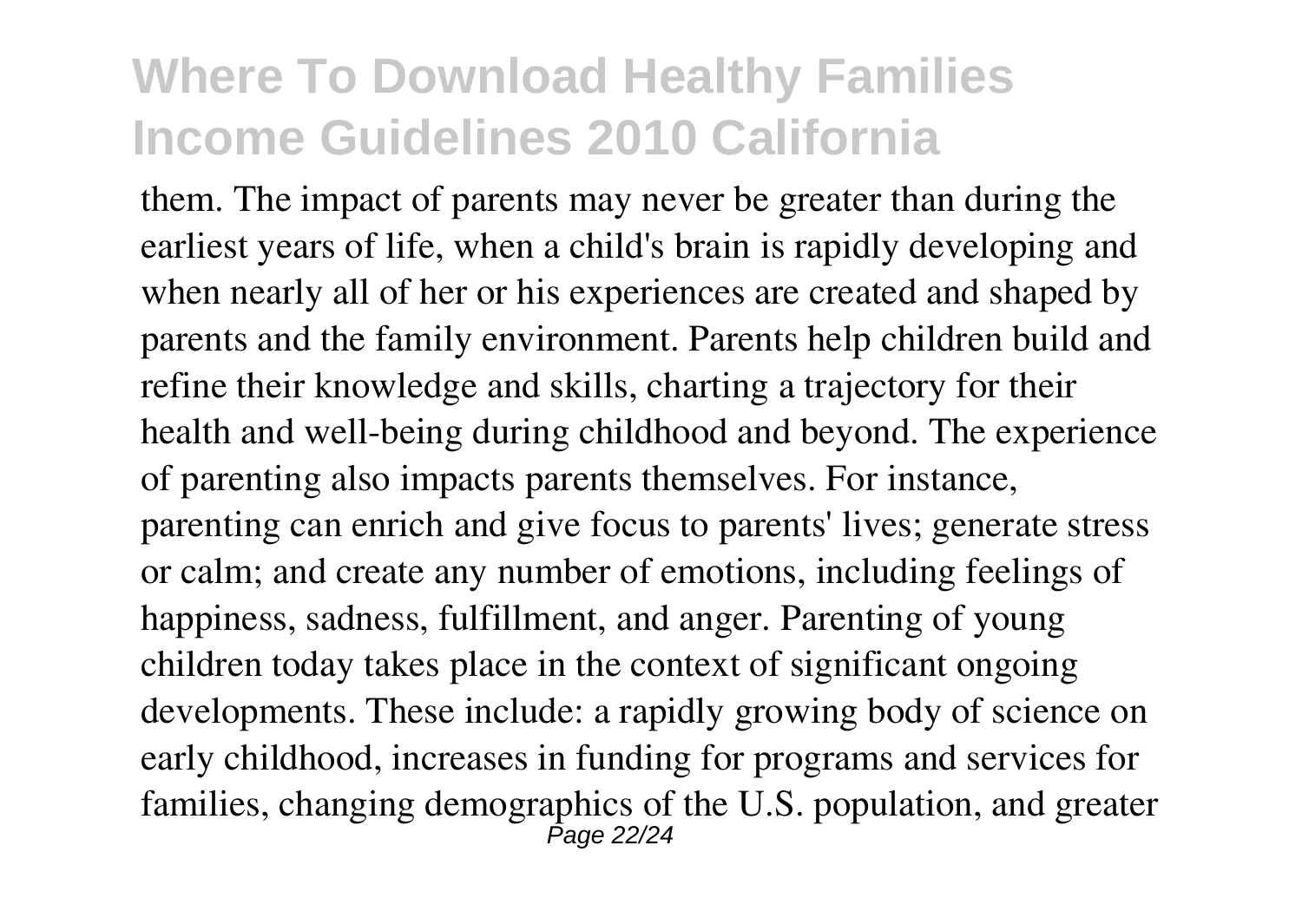diversity of family structure. Additionally, parenting is increasingly being shaped by technology and increased access to information about parenting. Parenting Matters identifies parenting knowledge, attitudes, and practices associated with positive developmental outcomes in children ages 0-8; universal/preventive and targeted strategies used in a variety of settings that have been effective with parents of young children and that support the identified knowledge, attitudes, and practices; and barriers to and facilitators for parents' use of practices that lead to healthy child outcomes as well as their participation in effective programs and services. This report makes recommendations directed at an array of stakeholders, for promoting the wide-scale adoption of effective programs and services for parents and on areas that warrant further research to inform policy and practice. It is meant to serve as a roadmap for the Page 23/24